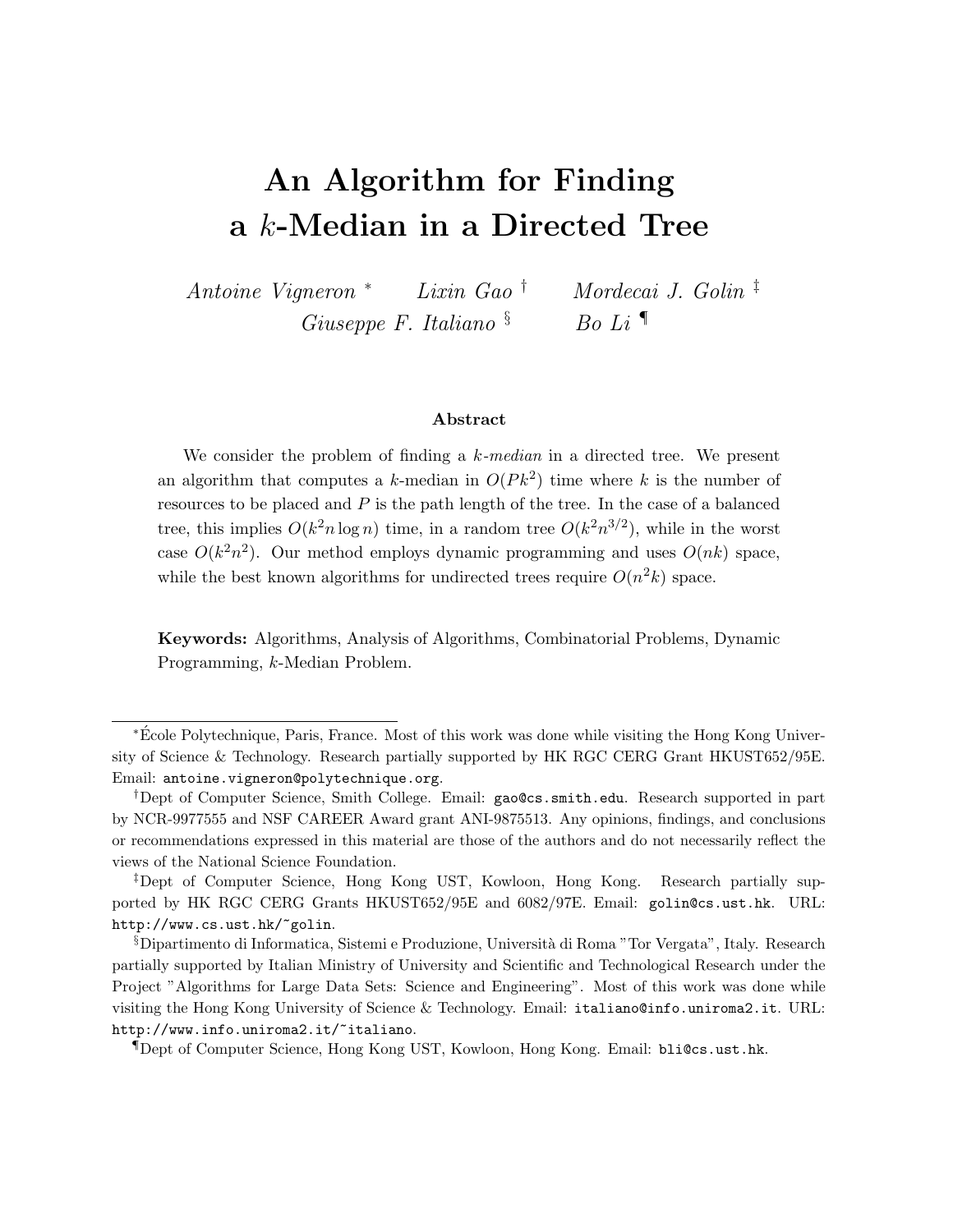## 1 Introduction

Let G be a network, with weights on nodes and lengths on edges. The network also contains resources, or service centers, on some of the nodes. The cost of servicing a request from node  $v \in G$  is the length of the shortest path from v to a service center. The cost of the network is the sum over all nodes of the weight of the node times the cost of servicing the node. The k-median problem is to find the placement of k resources in nodes of G that achieves the smallest cost over all placements of k resources. Kariv and Hakimi [1] proved that this problem is NP-hard in the case of general graphs, and proposed an  $O(n^2k^2)$ algorithm for undirected trees, where  $n$  is the number of tree nodes and  $k$  the number of resources. Auletta *et al.* [2] studied the same problem on a line, and found an  $O(nk)$ algorithm for this special case. Recently, Li et al. [3] proposed an  $O(n^2k)$  algorithm for the same problem on a *directed* line.

In this paper, we consider the  $k$ -median problem on a *directed* tree, where edges are directed from child to parent. Our motivation is the optimal placement of cache proxies in a computer network  $[3]$ . A node v makes a service request, e.g., an http request. This request moves up the tree towards the root, stopping when a proxy is found; if this location is near  $v$  then the request can be satisfied almost immediately. This is similar to web caching, which is currently commonly used. In this application, the weight of a node represents the frequency of the requests coming up from that node, the distance between a child and parent nodes is related to several parameters for the corresponding link (e.g., distance, traffic, congestion) between the two nodes and the cost function to be minimized is the overall traffic in the network.

The main contribution of this paper is an algorithm for computing the k-median on a directed tree in  $O(Pk^2)$  worst-case time and  $O(nk)$  space, where P is the path length of the tree. The path length  $P$  is a well known quantity in combinatorics, and is defined as the sum over the whole tree of the number of ancestors for each tree node, i.e., the number of edges on the path from the node to the root. For a balanced binary tree with  $n$  nodes P is  $\Theta(n \log n)$ , for random general trees P is  $\Theta(n \sqrt{n})$  [4, p. 245] and in the worst case  $P = \Theta(n^2)$ .

We mention that a non-trivial adaptation of the algorithm by Kariv and Hakimi [1] could achieve the same time bounds as our algorithm but using  $O(Pk)$  space (details are in the appendix). It is not clear, however, how to reduce their space usage. We believe this to be an important consideration in practice, as our experience shows that space clearly becomes the main bottleneck for the applicability of these algorithms. We implemented our algorithm in C and tested it on random trees. On an Indigo 2 Silicon Graphics workstation with 64MB of RAM, we were able to solve problem sizes of  $n = 2,000$  nodes and  $k = 100$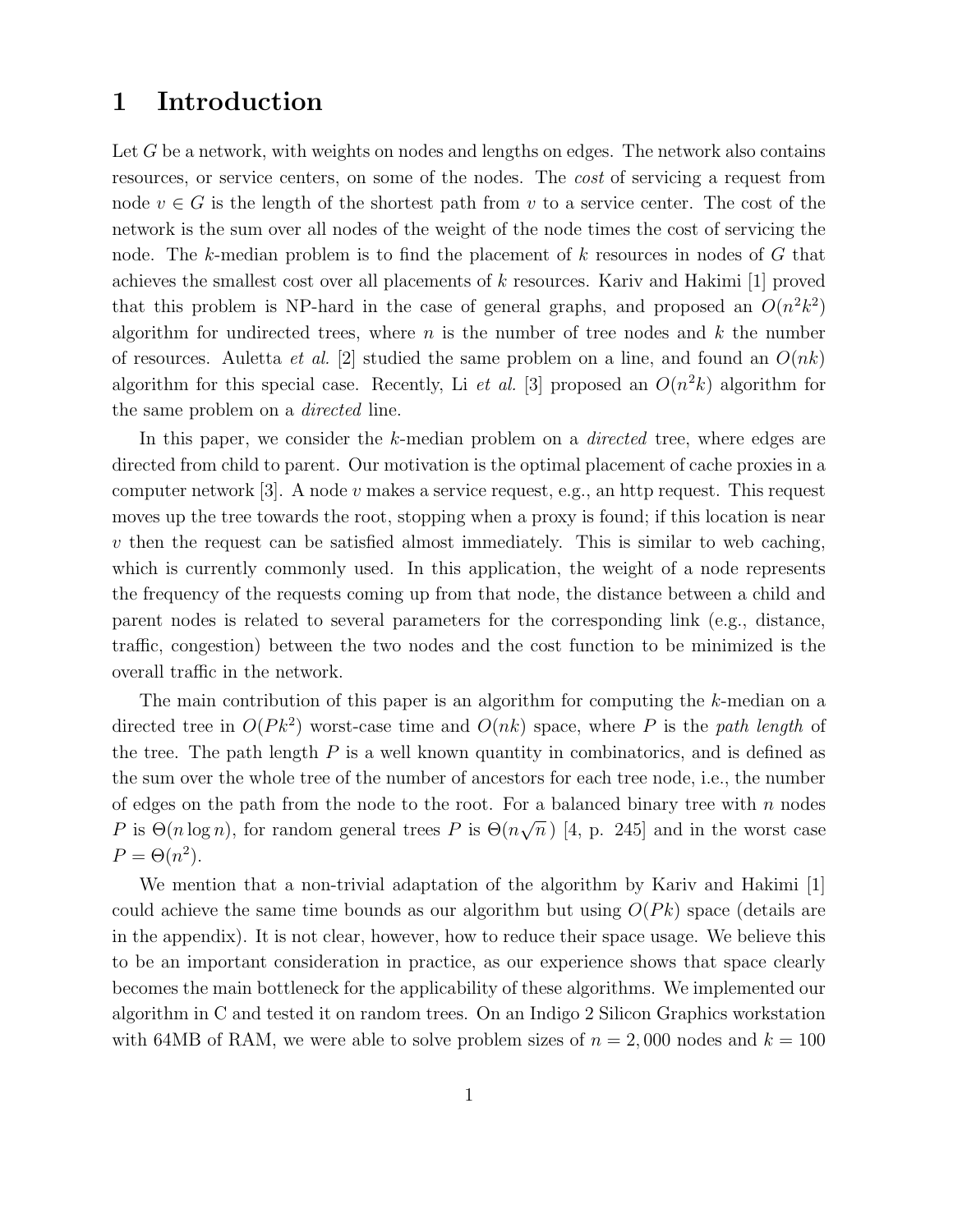proxies in about 1 minute and  $n = 5,000$  nodes and  $k = 100$  proxies in about 4 minutes. (However, the case of  $n = 10,000$  nodes and  $k = 100$  proxies required over 4 hours of computing time due to memory (swap) problems.) A preliminary version of our algorithm, requiring  $O(Pk) = O(n^2k)$  space, failed to solve instances of even less than  $n = 1,000$ nodes and  $k = 100$  proxies on the same machine.

## 2 Notations and Preliminaries

Let T be a rooted tree, all of whose edges are directed upwards towards root  $u_0$ . For u a node of T we denote by  $T_u$  the subtree rooted at u (note that  $T = T_{u_0}$ ). We also denote by |V| the cardinality of a set V, and by  $|G|$  the number of nodes of a graph G. Each tree node u has weight  $w(u)$  and each edge  $(u, v)$  a length  $d(u, v)$ . If v is an ancestor of u, then we extend  $d(u, v)$  to denote the sum of the lengths on the directed path from u to v. (We remark that our algorithm still works even if  $d()$  and  $w()$  are arbitrary functions on an ordered ring.) Let  $V \subset T_u$  be a set of nodes, which we call *proxies*, such that  $u \in V$ . If  $v$  is a tree node, let  $v'$  be the closest ancestor of  $v$  belonging to V. We define the cost of  $T_u$  associated with V as follows:

$$
cost(T_u, V) = \sum_{v \in T_u} w(v)d(v, v')
$$

The minimum cost of placing k proxies in  $T_u$  is

$$
||T_u||_k = \min_{|V|=k, u \in V} \{ cost(T_u, V) \}.
$$

 $V_{u,k}$  is set to be such that  $||T_u||_k = cost(T_u, V_{u,k})$ . Figure 1 illustrates a tree and its associated values.



Figure 1. A tree and its associated values.

Our algorithm uses dynamic programming, and it is based upon a careful decomposition of the input tree. In particular, the tree is split into three parts: a right part, which is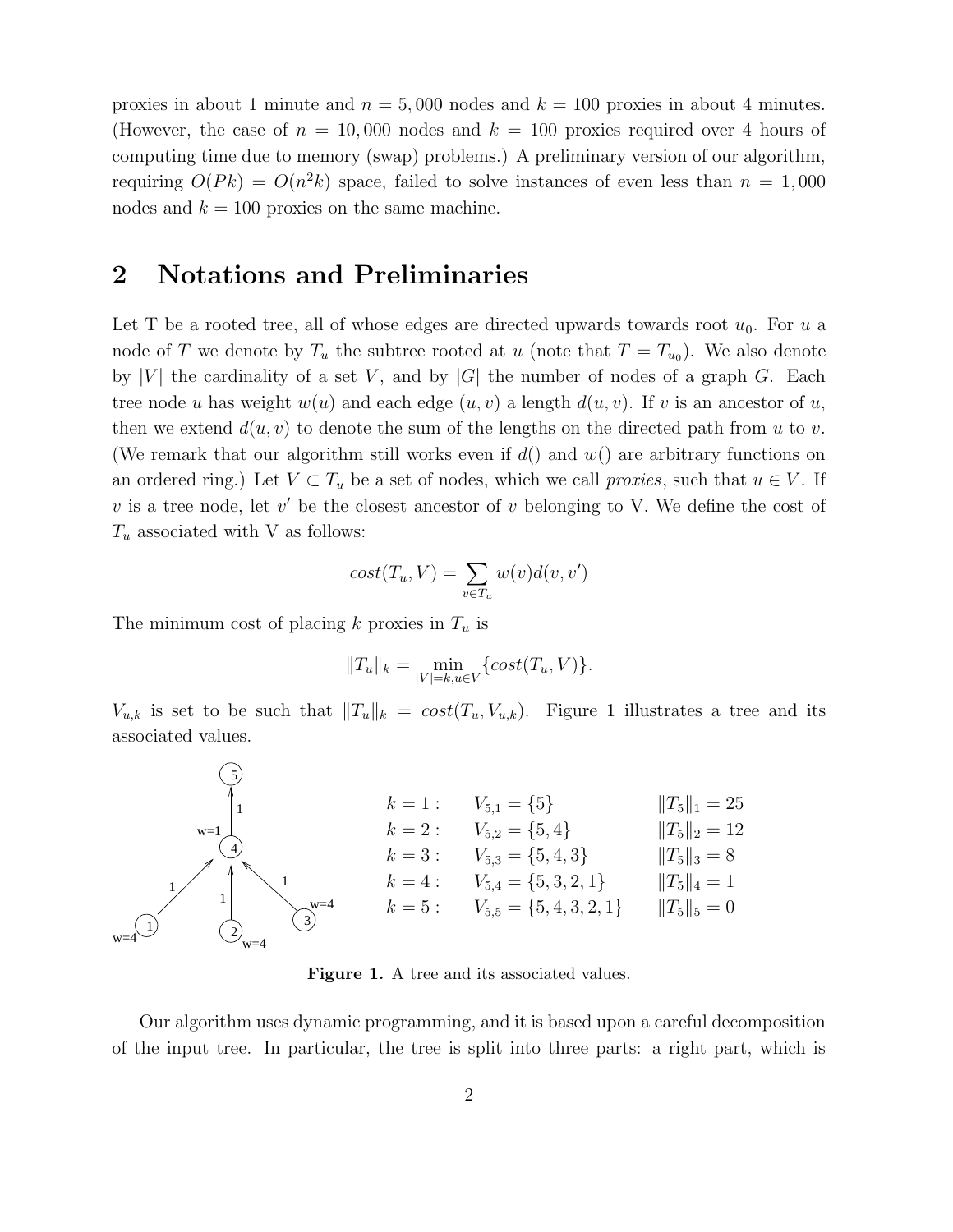assumed to be empty of proxies, so that its contribution to the total cost can be easily computed; a middle part, which is a subtree whose cost has already been computed; and a left part whose contribution is computed recursively. We now provide the details of this decomposition.

#### 2.1 Ordering and Splitting the Tree

We start by ordering the tree nodes according to a postorder traversal of the tree, as shown in Figure 2. In the remainder of our description we will identify each node of  $T$  with its postorder numbering, i.e., a distinct integer in the closed interval  $[1, n]$ .



Figure 2. Ordering the nodes.

Let  $l_1 < l_2 < ... < l_r$  be the set of leaves of T. Denote by  $m_v$  the lowest numbered node of  $T_v$ . Notice that  $m_v$  must be a leaf; in particular it is the leftmost leaf of  $T_v$ . Let  $l_i = m_v$ : if  $i \neq 1$  we define  $m'_v = l_{i-1}$  (i.e., the leaf immediately preceding  $m_v$  in the ordering). As an example, in Figure 2,  $m_{11} = 6$  and  $m'_{11} = 4$ . It can be easily proved that for all vertices  $v \in T$ ,  $T_v = [m_v, v]$ .

Let  $v \in T_u$ . Our dynamic programming algorithm works with the following decomposition of the tree, as illustrated in Figure 3. Note that '[' and ']' represent closed interval boundaries, '(' and ')', open ones:

 $L_{u,v} = [m_u, m_v), \qquad T_v = [m_v, v], \qquad R_{u,v} = (v, u].$ 

We remark that  $L_{u,v}$  depends only on  $m_v$  and not v. In particular  $L_{u,v} = L_{u,m_v}$ . We define the following extra costs associated with these three parts:

.  $||R_{u,v}||_1 = \sum_{x \in R_{u,v}} d(x,u)w(x)$  is the cost of  $R_{u,v}$ , assuming that u is its only proxy.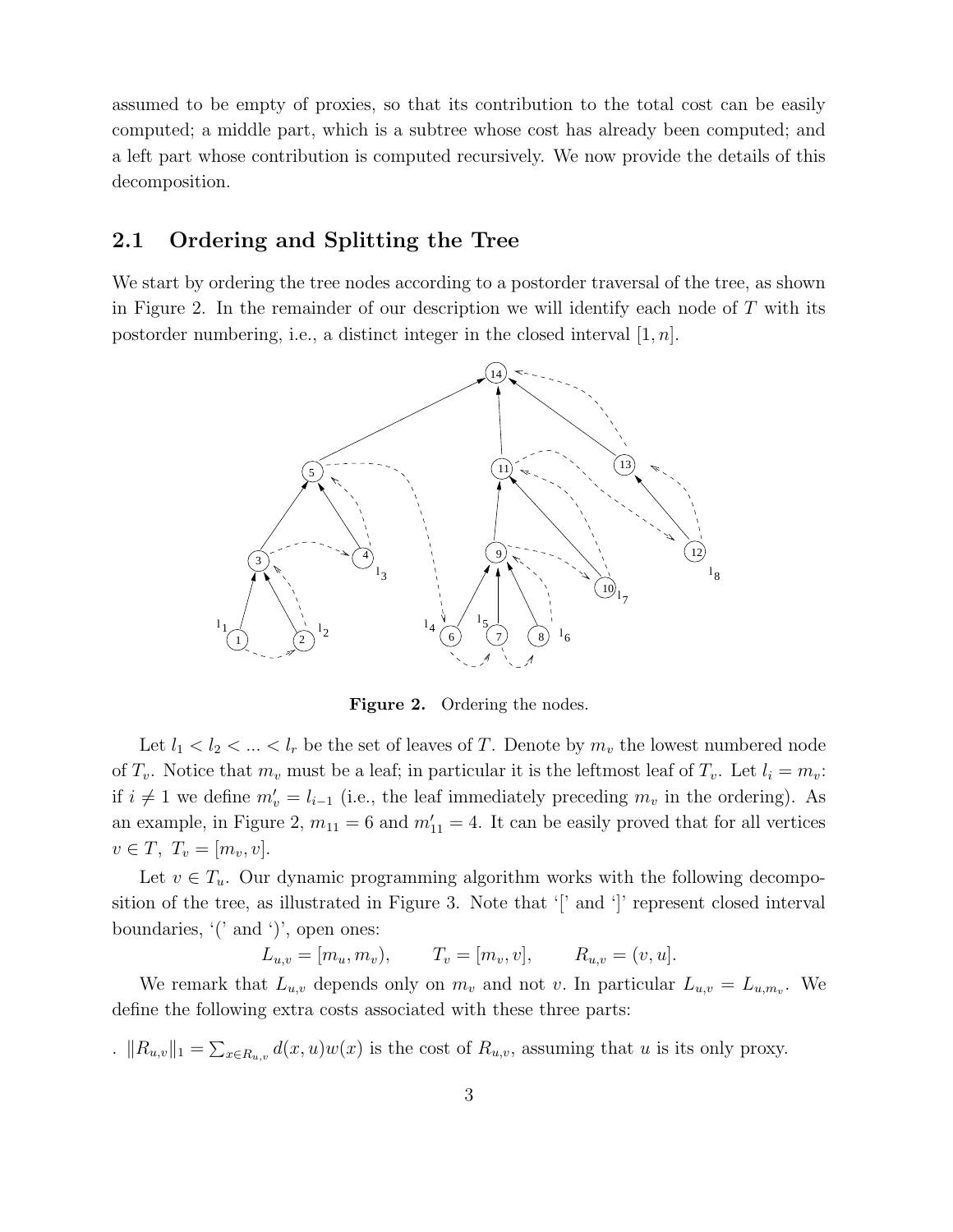

Figure 3. The decomposition of the tree into three parts.

- .  $||T_{u,v}||_0 = \sum_{x \in T_v} d(x,u)w(x)$  is the cost of  $T_v$ , assuming that  $T_v$  contains no proxies and that v is the proxy servicing all of  $T_v$ .
- .  $||L_{u,v}||_t$  is the min cost of  $L_{u,v}$ , assuming that there are t proxies in  $L_{u,v}$  and that u is the only proxy in  $R_{u,v}$  (if  $m_u = m_v$  then  $L_{u,v} = \emptyset$  and  $||L_{u,v}||_t = 0$ ).

Note that  $||L_{u,v}||_t$  is well defined (as there is no directed path from any node of  $L_{u,v}$  to any node of  $T_v$ ) and thus the cost of  $L_{u,v}$  does not depend on the proxies of  $T_v$ .

#### 2.2 Dynamic Programming Recurrences

In this section we derive the recurrence relations upon which the correctness of our algorithm hinges.

**Lemma 2.1.** Let u be any vertex in T and t any positive integer,  $1 < t \leq |T_u|$ . Then

$$
||T_u||_{t>1} = \min_{\substack{v \in T_u - \{u\} \\ 1 \le t' < t \\ t - |L_{u,v}| - 1 \le t' \le |T_v|}} \{||T_v||_{t'} + ||L_{u,v}||_{t-t'-1} + ||R_{u,v}||_1\}
$$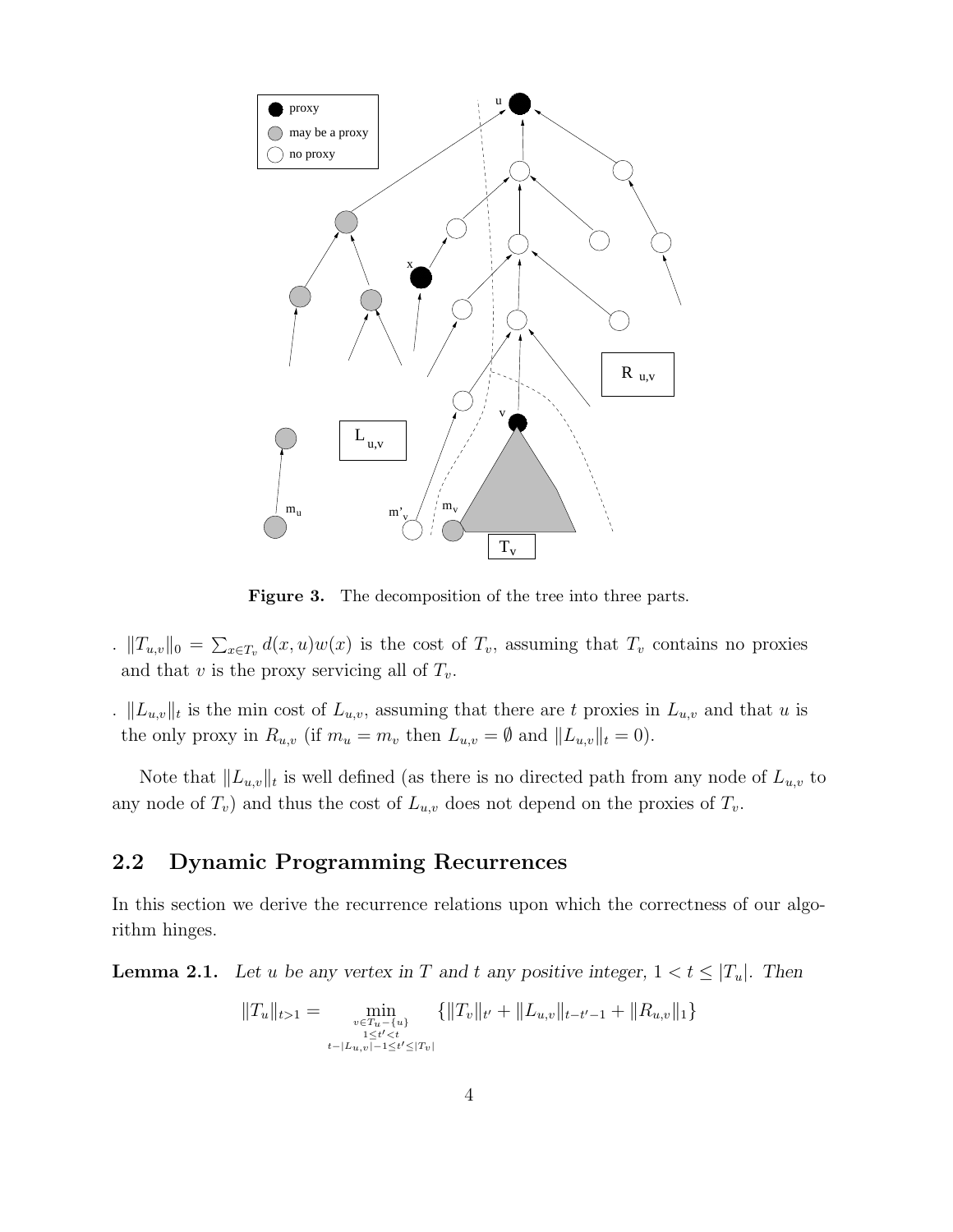**Proof:** Assume that we know v, the highest numbered proxy in  $T_u$  different from u. Then the minimum cost of placing t proxies in  $T_u$  is found by assuming that  $T_v$  contains t' proxies,  $L_{u,v}$  contains  $t-t'-1$  proxies, calculating the best possible cost under this assumption and then minimizing over t. Note that each of the two sets must contain an optimal proxy placement so the minimum cost of placing t proxies in  $T_u$  is

$$
\min_{\substack{1 \le t' < t \\ t-|L_{u,v}|-1 \le t' \le |T_v|}} \{||T_v||_{t'} + ||L_{u,v}||_{t-t'-1} + ||R_{u,v}||_1\}.
$$

Each set can not contain more proxies than its size so  $t' \leq |T_v|$  and  $t-t'-1 \leq |L_{u,v}|$  Since we have no a-priori information about  $v$  we must then minimize over all possible values of  $v. \square$ 

**Lemma 2.2.** Let  $u, v$  be any vertices in T such that u is an ancestor of v and let t be any positive integer smaller than  $|L_{u,v}|$ . Then

$$
||L_{u,v}||_{t>0} = \min_{\substack{x \in L_{u,v} \\ 1 \le t' \le t \\ t-|L_{u,x}| \le t' \le |T_x|}} \{||T_x||_{t'} + ||L_{u,x}||_{t-t'} + ||R_{u,x}||_1 - ||R_{u,v}||_1 - ||T_{u,v}||_0\}
$$

**Proof:** We must compute the best placement of t proxies that minimizes the cost of  $L_{u,v}$ . Assume we know x, the highest numbered proxy in  $L_{u,v}$ . Then  $L_{u,v}$  is split into three parts, as illustrated in Figure 4. The middle part is  $T_x$  which we assume contains  $t'$ proxies, so  $t' \leq |T_x|$ . This leaves  $t - t'$  proxies in the left part,  $L_{u,x}$ , so  $t - t' \leq |L_{u,x}|$ . The right part is  $R_{u,x} - R_{u,v} - T_{u,v}$ ; since it is empty of proxies, its contribution to the cost is  $||R_{u,x}||_1 - ||R_{u,v}||_1 - ||T_{u,v}||_0$ . In order to find the contribution of the middle and the left parts, we must minimize over t' the sum  $||T_x||_{t'} + ||L_{u,x}||_{t-t'}$ . Finally, we must minimize this value over all choices of  $x$ .  $\Box$ 

Taking into account the definitions of  $L_{u,v}$  and  $L_{u,x}$  the statements in Lemmas 2.1 and 2.2 can actually be written slightly differently:

$$
||T_u||_{t>1} = \min_{\substack{m_u \le v < u \\ 1 \le t' < t \\ t - |L_{u,v}| - 1 \le t' \le |T_v|}} \{||T_v||_{t'} + ||L_{u,m_v}||_{t-t'-1} + ||R_{u,v}||_1\} \tag{1}
$$

$$
||L_{u,v}||_{t>0} = \min_{\substack{m_u \le x < m_v \\ 1 \le t' \le t \\ t - |L_{u,x}| \le t' \le |T_x|}} \{ ||T_x||_{t'} + ||L_{u,m_x}||_{t-t'} + ||R_{u,x}||_1 - ||R_{u,v}||_1 - ||T_{u,v}||_0 \} \qquad (2)
$$

We now derive another recurrence relation that allows us to compute  $||L_{u,v}||_t$  more efficiently. It effectively permits reducing the range of x over which  $||L_{u,v}||_t$  must be minimized.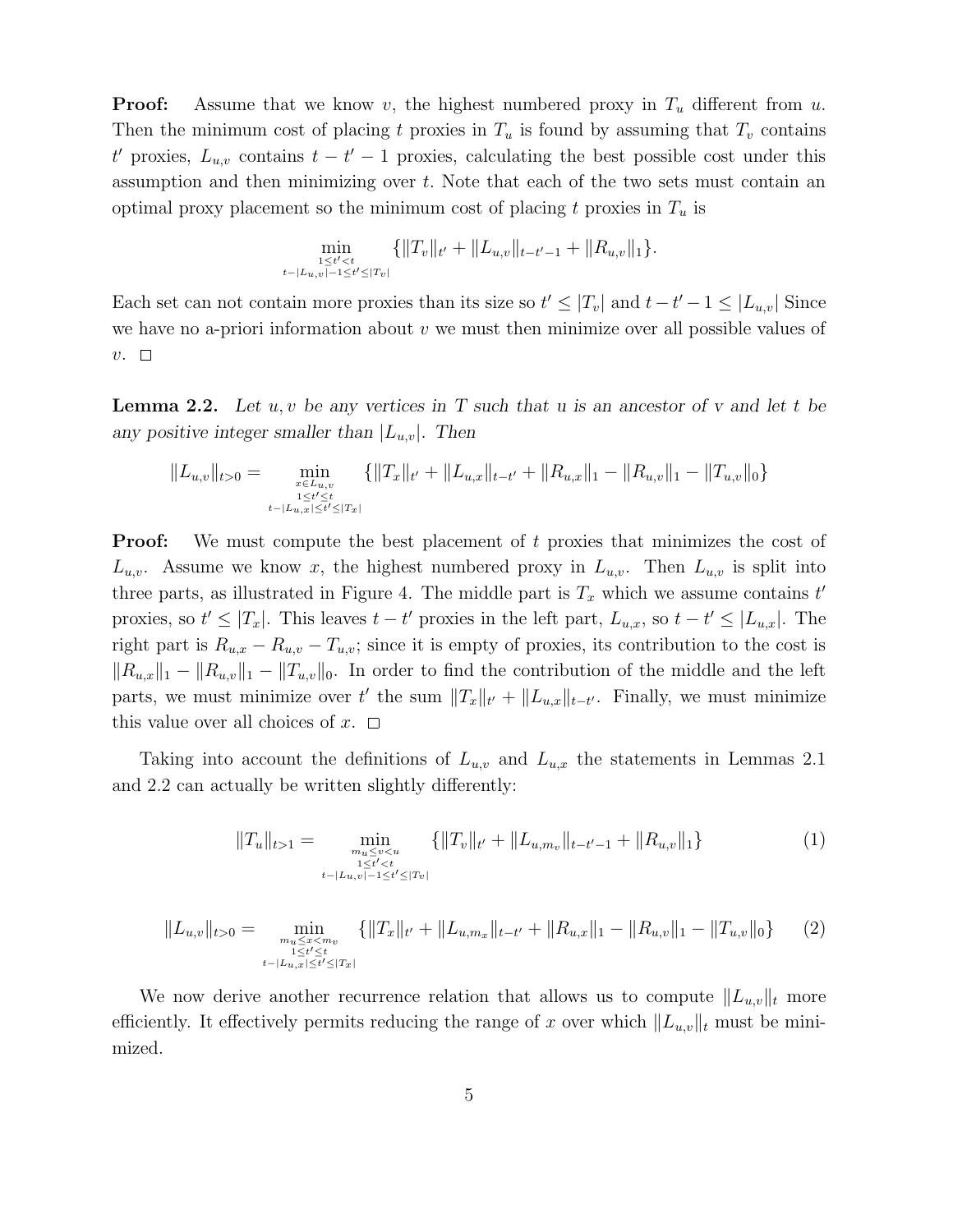

Figure 4. Computing  $||L_{u,v}||_t$  as in Lemma 2.2.

**Theorem 2.3.** Let u be any vertex in T, let  $v \in T_u$  such that  $m_v \neq m_u$ . Then

$$
||L_{u,v}||_{t} = \min\{A_{u,v,t}, B_{u,v,t}\}\
$$
\n(3)

where

$$
A_{u,v,t} = \|L_{u,m'_v}\|_t + \|R_{u,m'_v}\|_1 + \|T_{u,m'_v}\|_0 - \|R_{u,v}\|_1 - \|T_{u,v}\|_0,
$$
  
\n
$$
B_{u,v,t} = \min_{\substack{m'_v \le x < mv \\ 1 \le t' \le t}} \{ \|T_x\|_{t'} + \|L_{u,x}\|_{t-t'} + \|R_{u,x}\|_1 - \|R_{u,v}\|_1 - \|T_{u,v}\|_0 \}.
$$

Proof: Recall that

$$
||L_{u,m'_v}||_t = \min_{\substack{m_u \leq x < m'_v \\ 1 \leq t' \leq t \\ t - |L_{u,x}| \leq t' \leq |T_x|}} \{||T_x||_{t'} + ||L_{u,x}||_{t-t'} + ||R_{u,x}||_1 - ||R_{u,m'_v}||_1 - ||T_{u,m'_v}||_0\}.
$$

In the definition of  $A_{u,v,t}$  replace  $||L_{u,m'_v}||_t$  by the right hand side of this equation. After some algebra, we obtain:

$$
A_{u,v,t} = \min_{\substack{m_u \leq x < m'_v \\ 1 \leq t' \leq t \\ t - |L_{u,x}| \leq t' \leq |T_x|}} \{ \|T_x\|_{t'} + \|L_{u,x}\|_{t-t'} + \|R_{u,x}\|_1 - \|R_{u,v}\|_1 - \|T_{u,v}\|_0 \}.
$$

The proof of the theorem then follows directly from (2).  $\Box$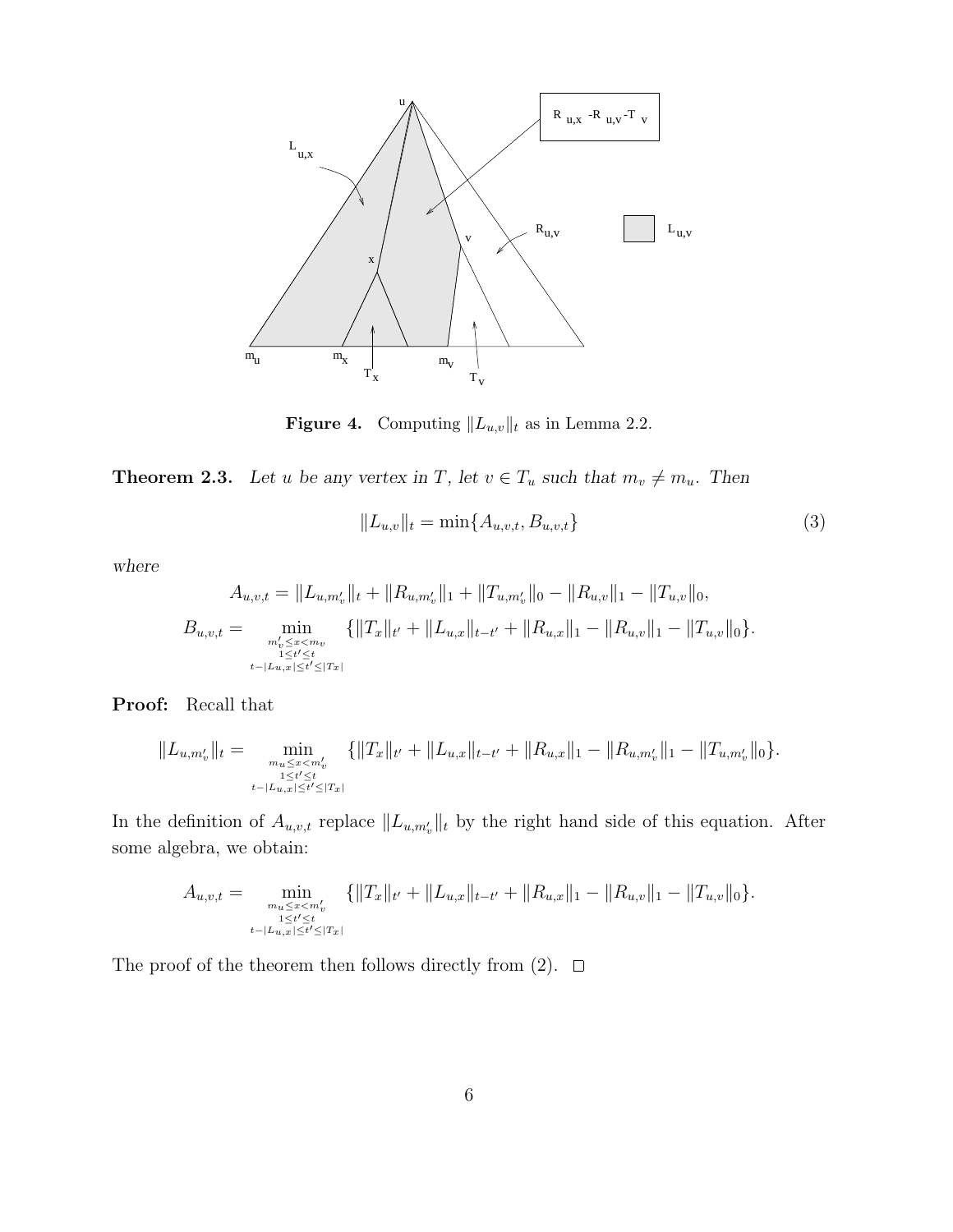### 3 The Algorithm

We now present an algorithm that computes  $||T_{u_0}||_k$  and  $V_{u_0,k}$  in  $O(Pk^2)$  time and  $O(nk)$ space, where *n* is the number of nodes in  $T_{u_0}$ , and *P* is the *path length* of tree *T*, which is defined as the sum over  $T$  of the number of ancestors of each node. Our algorithm can be divided into two phases. In the first phase, we compute  $||T_u||_t$  for each node u and  $1 \leq t \leq k$  via dynamic programming. In the second phase, we compute the optimal set of proxies  $V_{u_0,k}$ . We start by describing the first phase.

- L1: Order the nodes of the tree;  $\forall v$  compute  $m_v$  and  $m'_v$ , as defined in Section 2.1.
- L2: For  $u = 1$  to n do
	- L3: *Initialization*: For all  $v \in T_u$ , compute  $||T_v||_1$ ,  $||T_{u,v}||_0$ ,  $||R_{u,v}||_1$  and  $||L_{u,v}||_0$ .
	- L4: For  $t = 2$  to k do
		- L5: For  $v = m_u + 1$  to  $u 1$  do
			- L6: If  $v = m_v$  compute  $||L_{u,v}||_{t-1}$  using (3)
		- L7: Compute  $||T_u||_t$  using (1).
	- L8: Release the memory used, except for  $||T_v||_t, v \in [1..u], t \in [1..k]$ .

A couple of remarks are in order. First, notice that in line L6 whenever  $t - 1 > |L_{u,v}|$ , it is not necessary to compute  $||L_{u,v}||_{t-1}$  (since it is not defined). Second, in line L7 it is not necessary to compute  $||T_u||_t$  for  $t > |T_u|$ .

**Theorem 3.1.** The First Phase requires  $O(Pk^2)$  time and  $O(nk)$  space.

**Proof:** We first analyze the worst-case running time. The first step (L1) can be straightforwardly implemented in linear time. Step (L3) can be done in  $O(|T_u|)$  time using dynamic programming. Line (L7) is  $O(k|T_u|)$ . The loop (L5) essentially enumerates all the possible values of  $m_v$  in  $T_u$  following the order we defined in Section 2.1 and calculates  $||L_{u,m_v}||_{t-1}$ . By recurrence (3), this computation takes  $O((m_v - m'_v)t)$ . Let the leaves of  $T_u$  be  $l_a < l_{a+1} < ... < l_b$ . Then the running time of loop (L5) is  $O(t\sum_{i=a+1}^{b}(l_i-l_{i-1})) = O(t(l_b-l_a)) < O(t(u-m_u))$  and therefore loop (L5) requires overall  $O(t|T_u|)$  time. As loop (L4) requires overall  $O(k^2|T_u|)$  time, the total running time of the algorithm is  $O(k^2 \sum_{u \in T} |T_u|) = O(Pk^2)$ , where P is the path length of T.

We next analyze the space usage. The program needs to store all values  $||T_u||_t$ , using  $O(nk)$  space in total. For fixed current u and each v,  $||T_{u,v}||_0,||R_{u,v}||_1$  and  $||L_{u,v}||_0$  have to be stored, using  $O(n)$  space. We also need to store  $||L_{u,v}||_t$  for current u and all the possible values of t and v, using  $O(nk)$ .  $\Box$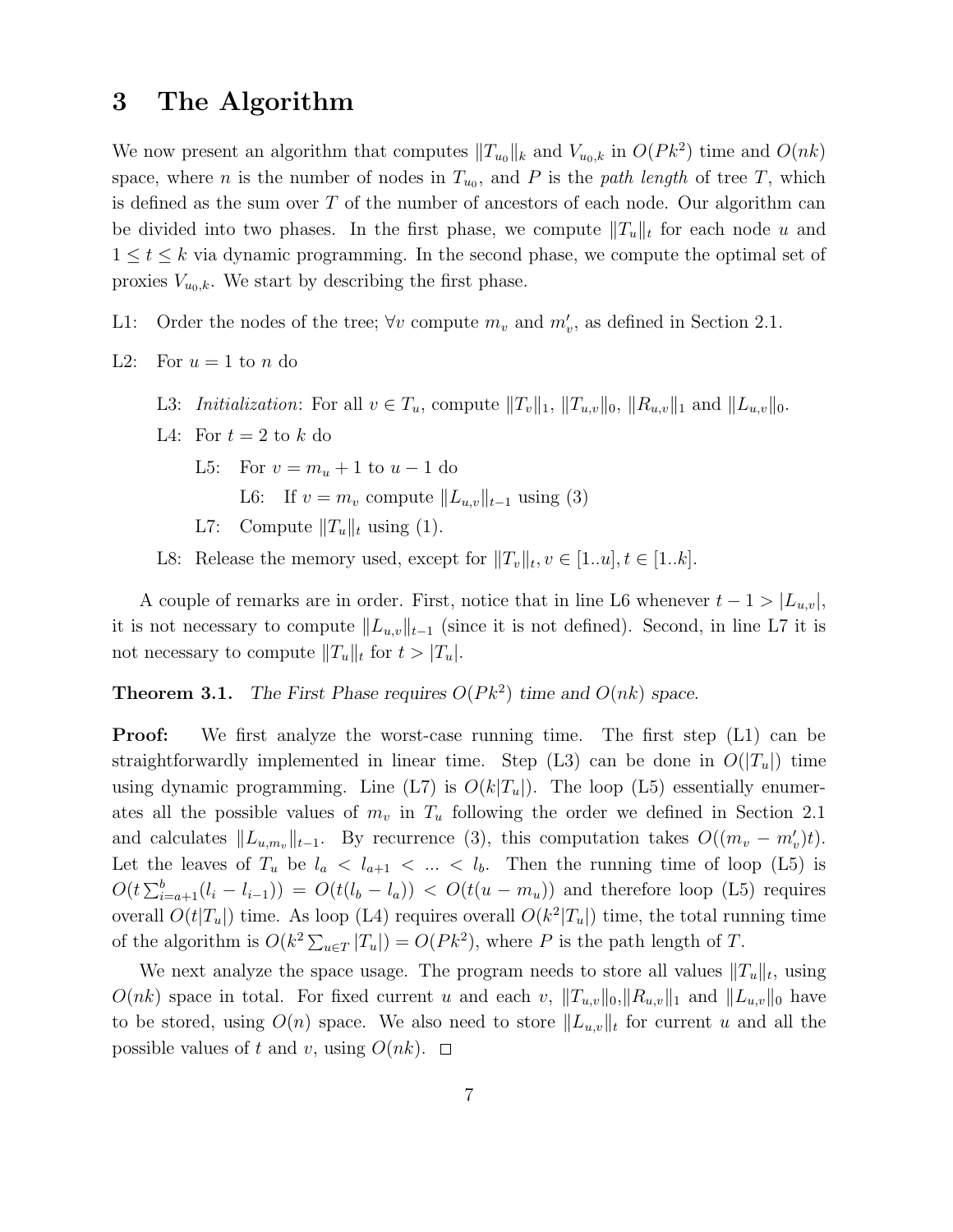In the second phase, we recursively compute  $V_{u_0,k}$  using the values of  $||T_u||_t$  calculated and stored during the first phase. We use  $(x_{u,v,t}, c_{u,v,t})$  to denote the pair  $(x, t')$  that achieves the minimum of  $||L_{u,v}||_t$  in recurrence (3).

The second phase is implemented by a recursive procedure  $Proxies(u, t)$ , which returns  $V_{u,t}$ . We now describe how this procedure works. If  $t = 1$  it simply returns  $\{u\}$ . Otherwise,  $t > 1$  and it searches for the highest numbered proxy, according to the order given in Section 2.1. We call this node  $N_{u,1}$  and denote the number of proxies in  $T_{N_{u,1}}$  by  $C_{u,1}$  (see Figure 5). Both  $N_{u,1}$  and  $C_{u,1}$  can be computed using recurrence (1). Next, we define  $N_{u,2}$  as being the highest node of  $V_{u,t}$  that does not belong to  $T_{N_{u,1}} \cup \{u\}$ , and  $C_{u,2}$  as the number of proxies of  $T_{N_{u,2}}$ . We compute the values  $(N_{u,i}, C_{u,i}), i \geq 1$  until we reach  $C_{u,1} + C_{u,2} + ... + C_{u,h} = t-1$ . Finally, *Proxies* returns  $\{u\} \cup Proxies(C_{u,1}, N_{u,1}) \cup$  $Proxies(C_{u,2}, N_{u,2}) \cup \ldots \cup Proxies(C_{u,h}, N_{u,h}).$ 



Figure 5. The Second Phase.

The algorithm pseudocode follows. Notice that lines  $(L2)$ – $(L5)$  are analogous to the first phase. We further assume that the values of  $||T_u||_t$ ,  $m_v$  and  $m'_v$  computed during the first phase are still available.

 $Proxies(u, t)$ 

L1: If  $t = 1$  then return  $\{u\}$ ;

L2: Initialization: For each  $v \in T_u$ , compute  $||T_v||_1$ ,  $||T_{u,v}||_0$ ,  $||R_{u,v}||_1$  and  $||L_{u,v}||_0$ .

L3: For  $t = 2$  to k do

L4: For  $v = m_u + 1$  to  $u - 1$  do

L5: If  $v = m_v$  compute  $||L_{u,v}||_{t-1}$ , $x_{u,v,t-1}$  and  $c_{u,v,t-1}$  using (3).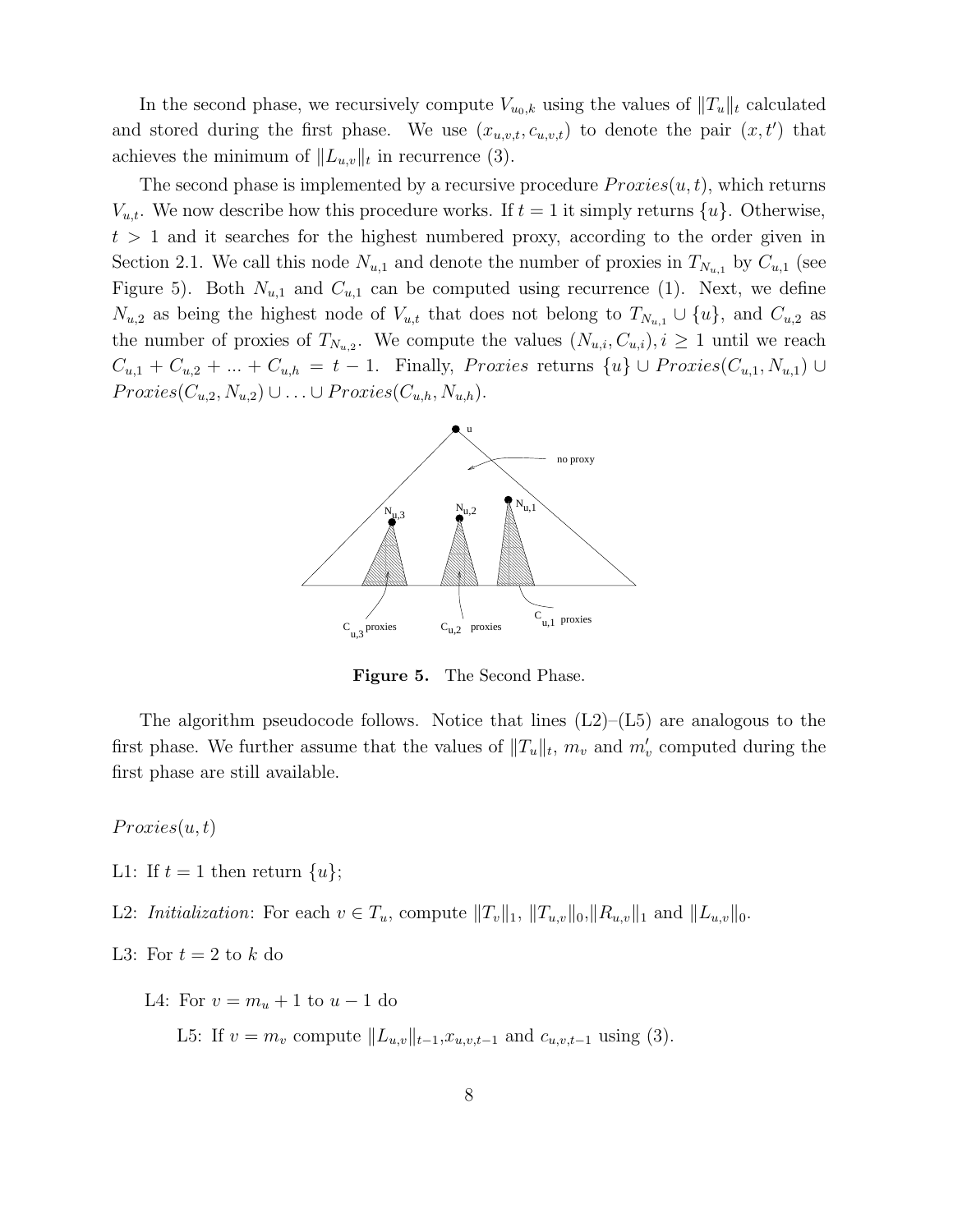L6: Compute  $||C_{u,1}||$  and  $||N_{u,1}||$  using (1).

$$
L7: i \leftarrow 2; t \leftarrow t - C_{u,1} - 1;
$$

L8: if  $t = 0$  goto L12:

L9:  $(C_{u,i}, N_{u,i}) = (x_{u,N_{u,i-1},t}, c_{u,N_{u,i-1},t})$ L10:  $t \leftarrow t - C_{u,i}; i \leftarrow i + 1$ L11: goto L8:

L12: Release memory except for  $||T_{u,t}||$ ,  $\forall u, \forall t$  and  $(C_{u,i}, N_{u,i})$ ,  $\forall i$ .

L13: Return  $\{u\} \cup Proxies(N_{u,i-1}, C_{u,i-1}) \cup Proxies(N_{u,i-2}, C_{u,i-2}) \cup ... \cup Proxies(N_{u,1}, C_{u,1})$ 

**Theorem 3.2.** The Second Phase requires  $O(Pk^2)$  time and  $O(nk)$  space.

**Proof:** The first part (lines  $(L2)$ – $(L6)$ ) is executed as in the first phase, and thus requires at most  $O(Pk^2)$  time by Theorem 3.1. Loop (L8)–(L11) is executed at most k times, since each computation of  $(N_{u,i}, C_{u,i})$  implies a recursive call to *Proxies* on line (L13). The running time of lines  $(L8)$ – $(L11)$  is  $O(nk)$  (due to the cost of computing recurrence (3)), and thus the overall cost of  $(L8)$ - $(L13)$  is  $O(nk^2)$ .

As for the space usage, in the second phase we need to store the same variables stored in the first phase plus the arrays  $(N_{u,i}, C_{u,i})$  and  $(c_{u,v,t}, x_{u,v,t})$ . Since we only need to store these values for the current u, it uses overall  $O(nk)$  space.  $\Box$ 

## References

- [1] O. Kariv, S.L. Hakimi."An Algorithmic Approach to Network Location Problems. II: The p-Medians". SIAM. J. Appl. Math., 37 (1979), 539–560.
- [2] V. Auletta, D. Parente, G. Persiano. "Placing Resources on a Growing Line". Journal of Algorithms, 26 (1998), 87–100.
- [3] B. Li, X. Deng, M.J. Golin, K. Sohraby."On The Optimal Placement of Web Proxies on the Internet", 8th IFIP Conference on High Performance Networking (HPN'98). (September 1998).
- [4] Robert Sedgewick and Philippe Flajolet, An Introduction to the Analysis of Algorithms, Addison-Wesley, Reading, Mass.. (1996).